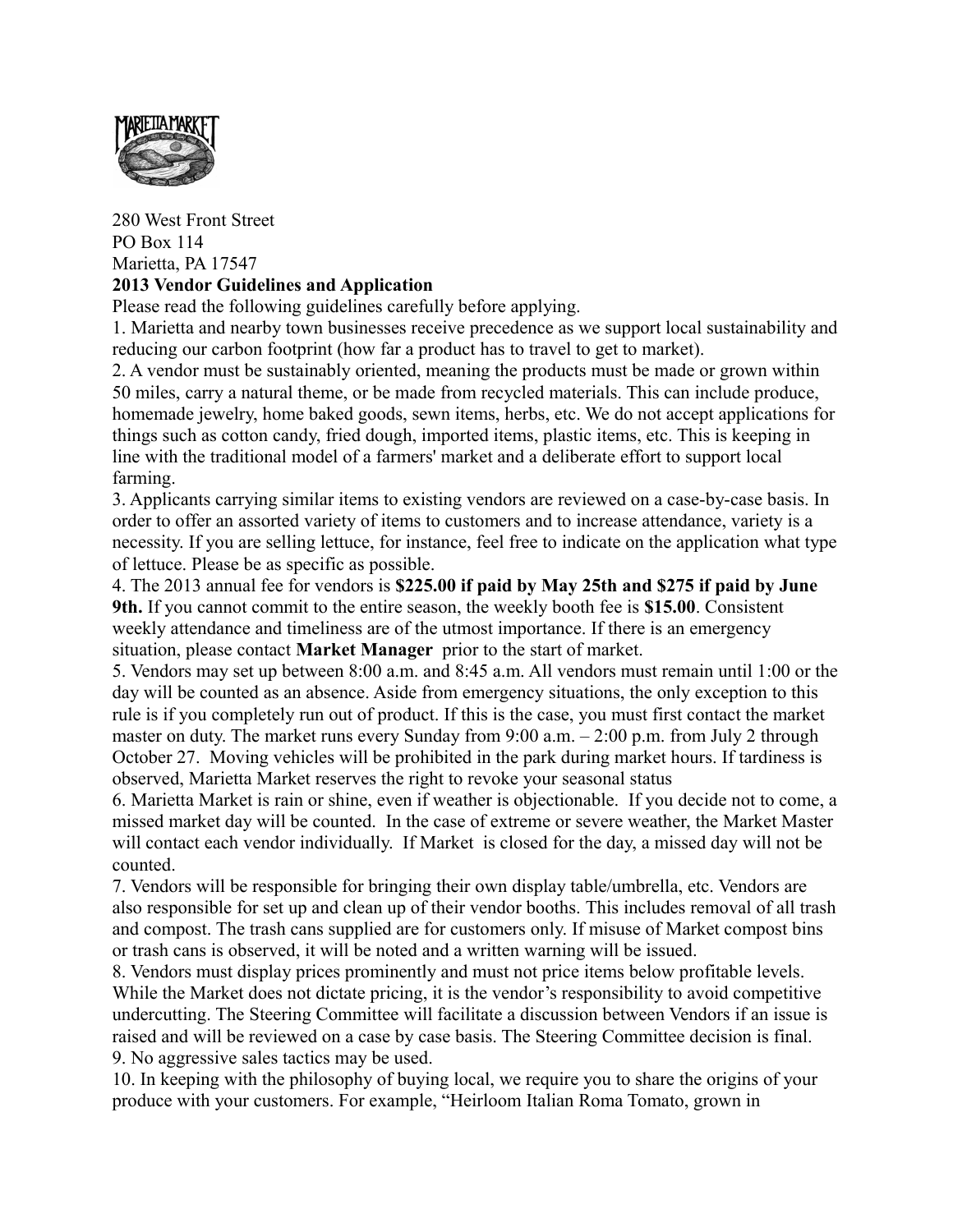Washington Boro".

11. Vendors who reserve for the entire season will have assigned spaces. Space locations will be determined upon approval of vendor application. The remaining spaces will be assigned on a "first come, first served" basis.

- 12. Vendors must agree to no smoking within 50 feet of the Market.
- 13. All vendors must keep their dogs on leashes at all times.
	- 14. All vendors will follow the instruction of the Market Manager. On market day the Market Manager's decision on any dispute will be final. Unresolved disputes may be taken to the Steering Committee in writing who will act on the issue within two weeks. Any threats made to the Market Manager will be brought to the Steering Committee. This is ground for immediate termination from the market.
	- 15. Failure to comply with the terms of this agreement may result in Marietta Market revoking your vendor status. Consistency reflects the strength of the market and offers stability for our customers. After the first late issue, you will receive a written warning from the market master on duty. Upon second issue, the market master on duty will present a final written warning. If there are three instances of discipline, the Market reserves the right to revoke your vendor agreement with no refund of dues. Emergency situations and/or illnesses will be reviewed on a case by case basis. (See attached Compliance and Indemnity Agreement.)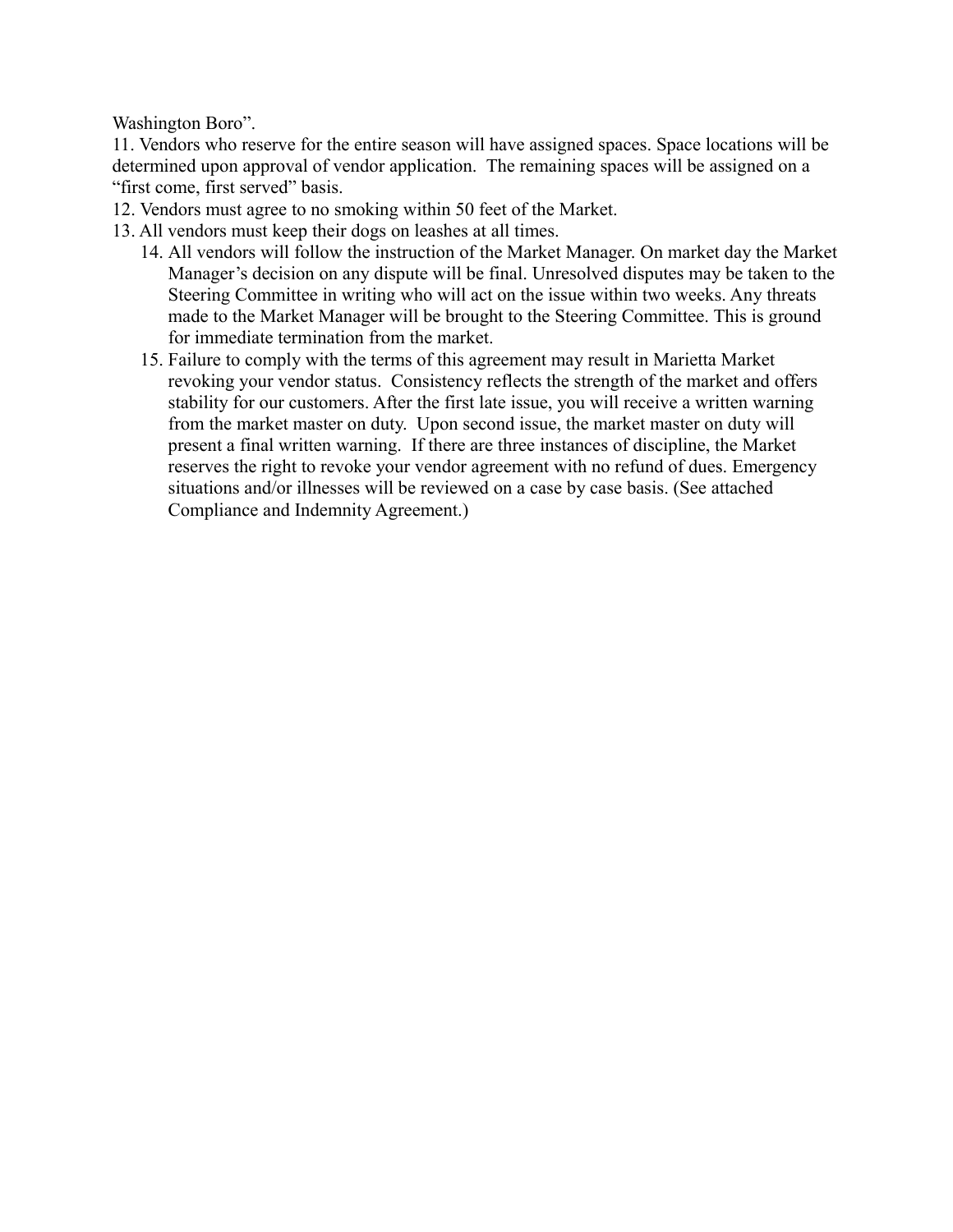

 280 West Front Street PO Box 114 Marietta, PA 17547 **Vendor Application Form APPLICATION FOR THE SUMMER 2013 SEASON** Name and address of farm or business:

Name and address of owner(s):

Phone: Cell:

E-mail:

Vendor Type:

Agricultural Craft Prepared Food Other

Marietta Market begins June 2nd and runs through October 27th. Please note below any days that you will not be able to attend.

Describe the products you will be selling at Marietta Market (attach additional pages if necessary):

Feel free to include pictures or samples.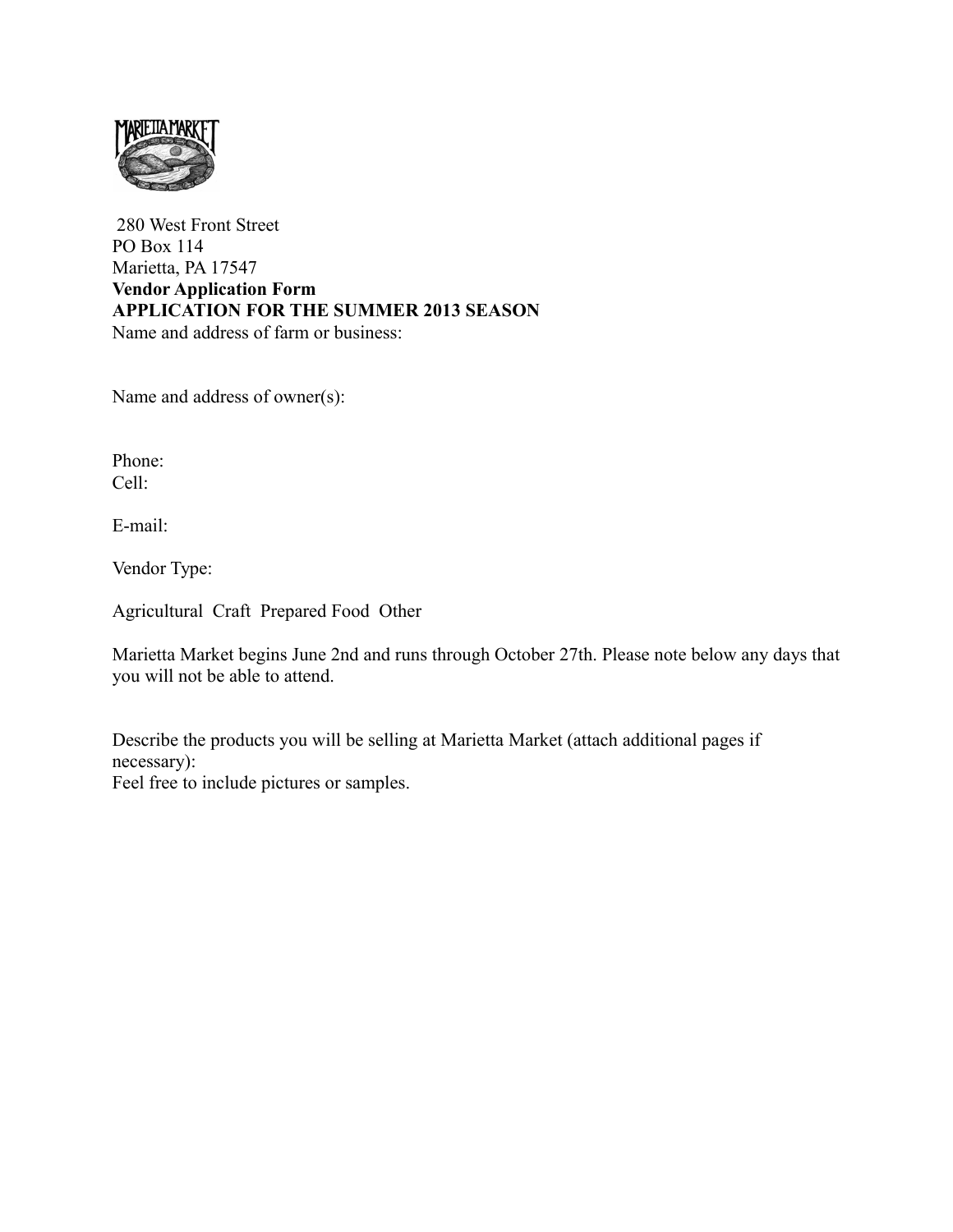

 280 West Front Street PO Box 114 Marietta, PA 17547

If you plan to carry items that require licensing under Pennsylvania law, you are required to provide Marietta Market with a proof of state registration certificate from the Dept. of Agriculture. Baked goods, jams, pickles, meat, and cheese are some examples of items that require a license. For more information on the requirement, please contact the Bureau of Food Safety & Lab Services at 717-346-3223.

Please include your payment with this agreement. Make check payable to Marietta Market. As a vendor at Marietta Market, I agree to sell only Pennsylvania produce and products as detailed on this application. I understand that any changes mid-season must be submitted in writing and preapproved by the director.

Vendor Signature

Date